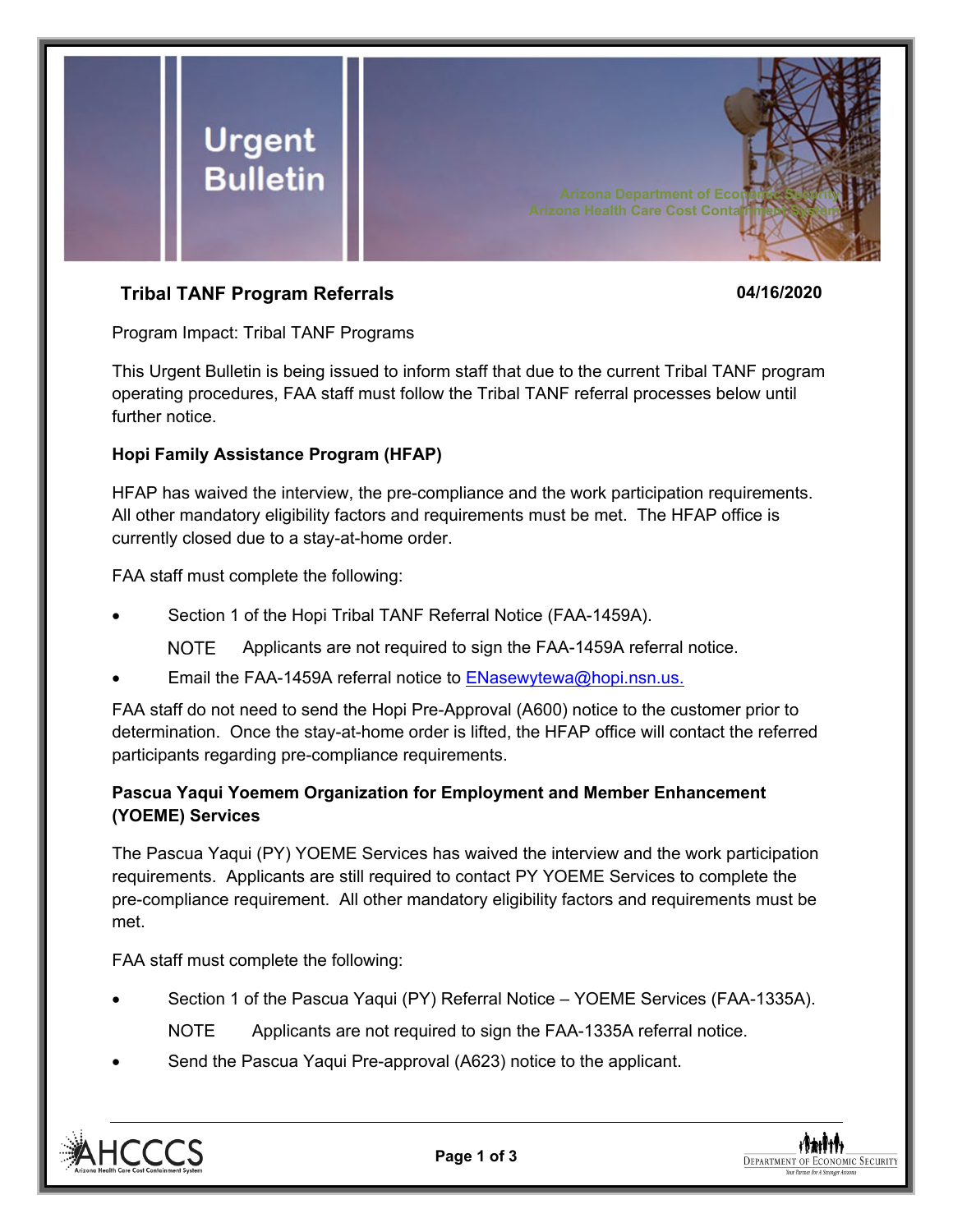

NOTE Include one of the following on the A623 notice:

- o For applicants residing in Maricopa County "Contact the Guadalupe YOEME Services office at (480) 768-2089."
- o For applicants residing in Pima or Pinal County "Contact the Tucson YOEME Services office at (520) 879-5640."
- Send a copy of the A623 notice and the FAA-1335A referral notice to the appropriate PY YOEME Services Pre-Compliance Office based on the applicant's county of residence:
	- Guadalupe Office (for Maricopa County)
		- o Email: [teresa.holquin2@pascuayaqui-nsn.gov](mailto:teresa.holquin2@pascuayaqui-nsn.gov)
		- o Fax: (480) 768-2073
	- Tucson Office (for Pima and Pinal Counties)
		- o Email: [irene.ahumada@pascuayaqui-nsn.gov](mailto:irene.ahumada@pascuayaqui-nsn.gov)
		- o Fax: (520) 879-5646

#### **Salt River Pima Maricopa Indian Community LEARN (SRP-MIC LEARN)**

The SRP-MIC LEARN office is currently closed. FAA staff must inform customers applying for SRP-MIC TANF benefits to call (480) 242-1600 to file their application and complete the interview.

#### **Navajo Nation Department for Self-Reliance (NNDSR)**

FAA staff will follow current policies in the Cash and Nutrition Assistance Policy (CNAP) Manual when processing new CA applications from customers who meet NNDSR eligibility requirements.

#### **San Carlos Apache Tribe Nnee Bich' o Nii Program (SCAT TANF)**

FAA staff will follow current policies in the Cash and Nutrition Assistance Policy (CNAP) Manual when processing new CA applications from customers who meet SCAT TANF eligibility requirements.